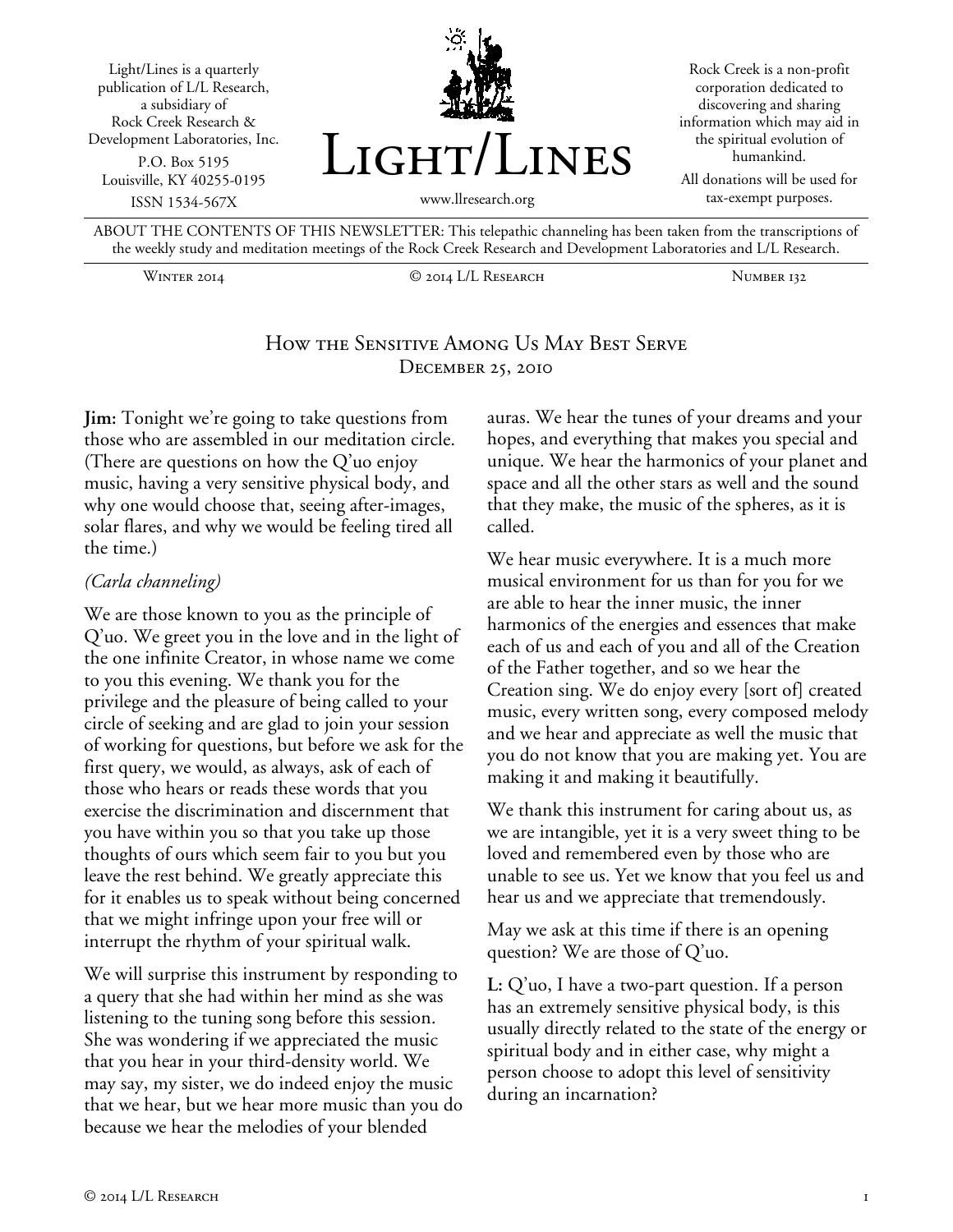We are those of Q'uo, and we understand the query of the one known as L and are glad to respond.

My sister, there are many reasons that an entity may be sensitive. However, in the majority of cases where there is an overriding sensitivity of the physical body on the level of an entity of the healing persuasion saying to you at one time or another that perhaps you are allergic to the planet, in such cases it is chosen to have a super-sensitive physical vehicle in order that the energy body might stay at a tuning which is not convenient for those of the normal sensitivities upon thirddensity planets such as Earth. This instrument, for instance, is often known to say that she feels that the hypersensitive physical vehicle that she has is connected with her ability to channel.

If you will think of wiring and how wiring works, you can see that a wiring that would be especially effective in inner planes or time/space work such as healing, teaching or channeling, the ability to clear the, shall we say, miasma of heavy planetary energies, would enable such an instrument to have a more clarified and accurate contact with conceptual communication which would offer the possibility of bringing through information that may be helpful to spiritual seekers. That is this instrument's rationale and, as she would say, "her story." You may try that on to see how well it fits your situation.

In general, a hypersensitive physical vehicle tends to be evidence of a person's coming from elsewhere, so that this planet is not the planet of origin. This planet is not the vibration or the frequency which has been experienced as an ongoing state, but rather there has been experience in other densities, in other environments that are more comfortably accommodating of the sensitivities involved in an entity's energy body, so that such an entity can know that he or she has made a significant sacrifice and has chosen willingly and in full knowledge ahead of time to enter into the miasma of what this instrument would call "the world of Maya," the earth atmosphere, the heavy chemical atmosphere of

Planet Earth, in order to serve the infinite Creator by serving others.

Now, we are not suggesting that everyone who has a hypersensitive vehicle is destined to be or should be a channel, a healer, or a teacher. Many wanderers have chosen to come to the earth plane at this time simply to hold the light; that is to say, not necessarily to hold the light but to hold a place where the Creator's light may shine through.

This is counter to the work ethic of your culture. It is seemingly obvious to casual thinking that entities who come from other densities to the earth density to serve are coming to serve in an outer sense. But, my sister, this is often not the case. Indeed, the majority of those who come from elsewhere to Planet Earth come to lighten the consciousness of Planet Earth by holding their hearts open and allowing the love/light of the one infinite Creator to move through their energy bodies into their hearts. And when their hearts are fully open they are able to bless that energy and send it onwards, not only with the infinity of the Creator's light but also with the very specific blessing of one spark of the Creator, which is that wanderer on Earth. As that wanderer moves through all which it must move in order to keep the heart open and to bless that light and dedicate it to the service of the entire planet, that wanderer is fulfilling his purpose completely.

We say this because we wish to loosen the bonds of your cultural preference for doing over being. There is a tremendous amount of light that is being given into the earth plane at this time by wanderers who have awakened to their purpose and who realize that they are here as citizens of eternity and citizens of Earth all at the same time—to be that union between the finite and the infinite that is able to bring infinite energy and blessing into finite circumstance.

All wanderers come to lighten the darkness. Some come for other work as well. So it is unknown to us without probing further as to what any wanderer's particular chosen work before incarnation might be, but it is known to us that all entities of whatever origin have one basic purpose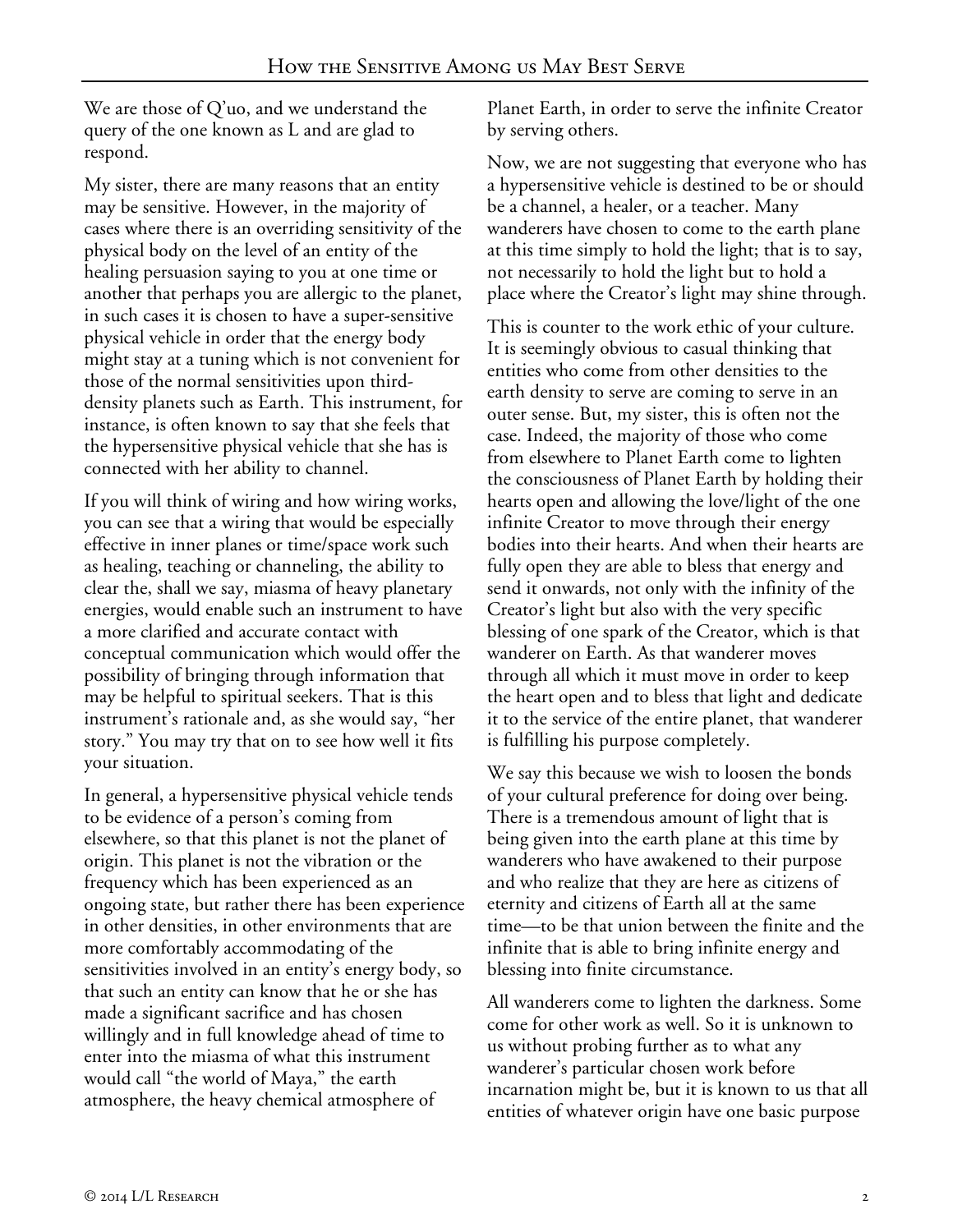and that is to love, to seek, and to share the love and the light of the one infinite Creator.

May we answer you further, my sister? We are those of Q'uo.

**L:** Yes, Q'uo. If a person has an extremely sensitive spiritual body, such as being psychic, being able to see apparitions and behold things that aren't physically noticeable to other people, what generally would be the purpose of that kind of adaptation? Is that a thing that just happens at random, or is it chosen? Are you just born with the indigo ray open? Do you have anything you could say about that?

We are those of Q'uo, and are aware of your query, my sister. We are glad to speak to the limit of our ability to respect your free will and will gladly do so.

There are times, my sister, when the best-laid plans, to quote the one known as Bobby, go wrong.[1](#page-2-0) The plan is seldom to place one in more confusion than one experiences as a normal state of existence on Planet Earth. However, there is such a thing as unrealistic optimism, shall we say, and we find that many wanderers are those who come into the incarnation having chosen to retain enough of a good contact with the inner planes that there can be what you might call illnesses, or difficult conditions that strike. Just as a cold or a sinus infection might hit the physical vehicle, so there are times when the energy body experiences colds or fevers or periods where there has been some slight injury to the basic wiring, shall we say, of the energy body. This is not to say this is a serious illness or serious condition of which we are speaking, not something that would cause the energy body to stop working or to sever the silver cord, as this instrument calls it, but to say that there are surprises.

This instrument's surprises came because there was so much emphasis on keeping higher-density wiring. It was unseen by this instrument before incarnation that this would leave the physical vehicle vulnerable to physical illnesses. In just the same way, some may find that their wiring, as this instrument would call it, creates for them times of intense sensitivity to the energies of the inner planes that are directly contiguous to or attracted to the energy body and it is just like a physical illness, quite distracting, and is a kind of discomfort that must be managed.

The one known as L was speaking earlier of learning more information from a channeled source known as Seth<sup>[2](#page-2-1)</sup>, as to how these various levels of thoughtforms and energetic essences can occur and can be attracted to or be part of the experience of a sensitive entity. We are grateful that the one known as L has run into this material, and other sources of material that, regardless of whether their origin is in dreams, in reading, in visions, or in the simple intuitions and insights of the inner life, and has found these to be good resources in dealing with a continuing tendency towards having information which is not immediately helpful coming into the system.

In a normal person it would be as if that person might suddenly start receiving a radio station somewhere inside the head. And all of the sudden there would be a source of information that was unknown. What does one do with that? What is that for?

Well, as far as that person is concerned that person would be interested in turning it off; in finding out which tooth it is that has somehow picked up "Radio Station 99.7" and removing that tooth. And yet, at the same time, all information has its place if it is good information. So whenever there is a source of information that seems to be exterior to the normal experience of those upon Planet Earth, then we would ask the entity experiencing that extra information to evaluate it. Is it signal? Is it good information or is it noise? Is it static on

<span id="page-2-1"></span><span id="page-2-0"></span><sup>&</sup>lt;sup>1</sup> Bobby is Robert Burns, a Scottish poet. The poem to which the Q'uo group refers is entitled "To a Mouse, on Turning Her Up in Her Nest with the Plough". In context, the phrase is: "The best-laid schemes o' mice an' men/Gang aft agley,/An' lea'e us nought but grief an' pain,/For promis'd joy!" j

 $2^{2}$  Seth is a spirit channeled by Jane Roberts in such books as The Seth Material. This material is still in print and available. -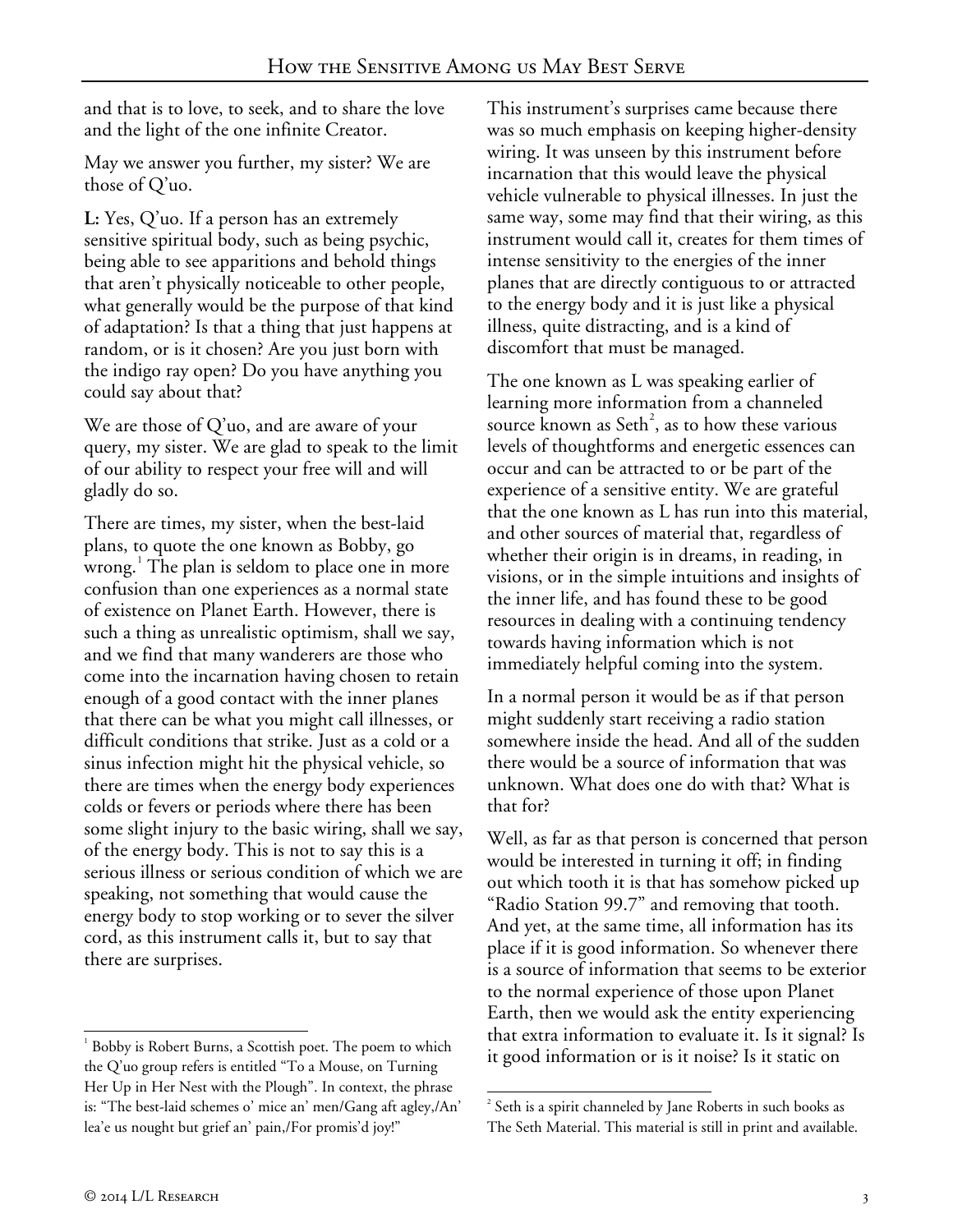the line? The treatment for good information is to pay more attention to it. And, as the one known as L has said this evening, the treatment for bad information is to pay less attention to it. We do not say "bad information" to indicate in any way that it is evil information. We use the term to differentiate between signal and noise; useful information and static or non-useful information.

So we would ask the one known as L to employ her discrimination and her discernment and favor the good information while serenely moving away from and turning down and allowing to go away the experience of static on the line.

We realize, my sister, that this is a simplistic discussion on our part, and that there are subtleties to evaluating information that are not easily addressed by words. And we trust that you will understand that which we cannot say, for there are no words to evaluate the essences that are beyond words as useful and non-useful as well as simply those voices that speak in words.

We thank the one known as L for this query and would ask if there is a follow-up to this query? We are those of Q'uo.

**L:** Q'uo, I have another related question, if no one else has one. For a couple of years now—I have a hard time putting this into words—I've seen afterimages such as if I look at a red bow I'll see a transparent green bow next to it. Occasionally that image will float away or do something else. Occasionally things change colors randomly—the sky will turn purple or the pages in a book will turn yellow. There seem to just be colors floating around everything. But mainly it's just the afterimages. I realize that the image I'm seeing is the after-image of the object I'm looking at. It's becoming so that I see that all the time. I was wondering if there is a spiritual significance to that or if that is just a problem with my vision.

We are those of Q'uo, and are aware of your query, my sister. My sister, we find that it does not infringe upon free will in your case to state that there is not the spiritual aspect to this phenomenon in your experience. Rather it is the result of having sensitivity to light and having

eyesight that your ophthalmologist would call "weak," so that when the eye is slightly out of focus, which occurs more and more as one becomes more tired, there is an increasing amount of this kind of experience. And even when one is completely alert and well rested there is the tendency to see these effects. It is a function of the distortions of the eyes rather than having a spiritual significance.

May we ask if there is another query at this time? We are those of Q'uo.

**Questioner:** Love and light to you, known as Q'uo. I do have a question regarding our sun, the star sun. There has been some activity of fleets or crafts in and around our sun in the month of November and I was curious if you were aware of them and if so if there is anything you can tell us about that.

We are those of Q'uo, my sister, and are aware of your query. My sister, your sun is evolving and while the flares and seemingly other toxic activities have been seemingly quite active within your past days, we find that the orb itself, known as Sun or Sol, is healthy and making adjustments which are part of its evolution. It shines upon all densities in time/space but the active density for space/time is rapidly evolving into fourth density instead of third density. This calls forth from the sun light of a much denser quality. This light has more facets to the photon. It holds much more information and is much richer in its light, light that would even be considered toxic to third-density entities but which, for fourth-density entities and above, is fully acceptable.

Therefore, for us to evaluate it from our point of view we would simply say that your sun is evolving as it should and as it must as it moves through its densities in this octave of evolution. From your point of view, however, it is certainly alarming to see the activity change upon your sun and we would simply say that the more that one is able to live by fourth-density values such as compassion, understanding, forgiveness and openhearted love, [the more] the physical vehicles connected with each of you will be able more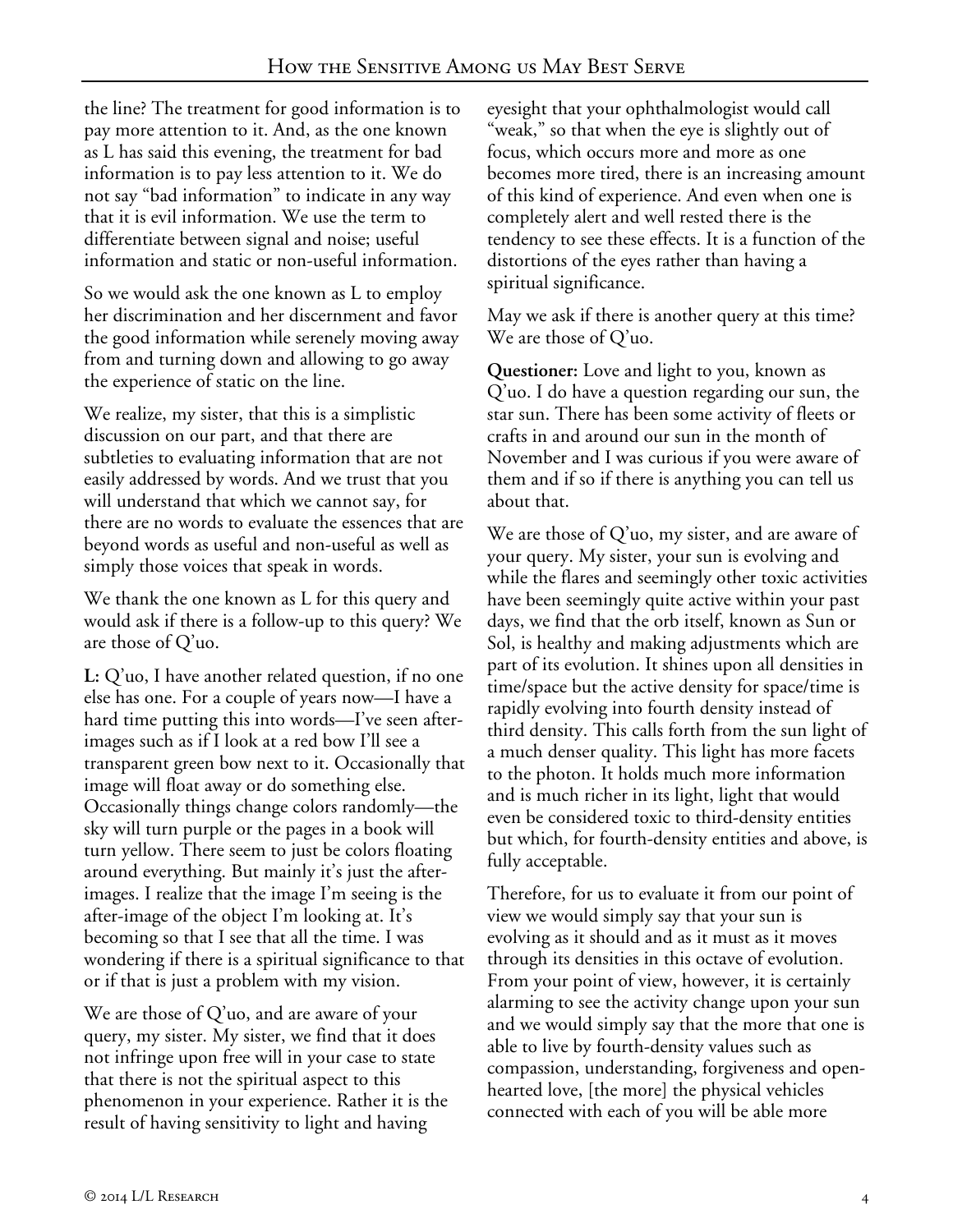sturdily to deal with the qualities of the light of your sun as time goes on.

May we answer you further, my sister? We are those of Q'uo.

**Questioner:** I was … no, that's fine. Thank you.

We thank you my sister, and we thank you for our Christmas present, that you wished us love and light. It felt wonderful to us and we thank you for that.

May we ask if there is another query in this group at this time? We are those of Q'uo.

**Questioner:** Q'uo, not only I but numerous people I've talked to, especially among the spiritual seekers, have talked about feeling very tired, very drained on all levels lately and [experiencing] an increasing, growing sense of weariness and exhaustion. I've wondered if that had anything to do with the coming harvest and the shifting energies.

We are those of Q'uo, and are aware of your query, my sister. My sister, the weariness which spiritual seekers feel at this time is indeed an artifact of the changing energy at the waning of light in third density and the dawning of light in fourth density. Fourth-density light more and more interpenetrates third-density light and, as we said in response to an earlier query, this light is loaded with information. It is the light of love and understanding and the burden of information that it carries is heavy. It carries more truth than thirddensity light. It carries more truth than third density can use comfortably. This means that those who are already awake and already seeking are now seeking under more of a strain than they might have, say, thirty or forty years ago even, and certainly more than one hundred or two hundred years ago.

There are truths which are inconvenient for thirddensity entities to behold, largely having to do with the interconnectedness of all being and the unity of all being, so that the deeds done by another are the deeds done by the self. That which seems repugnant to the self, yet is done by another, somehow feels as though it has been done by the self. And this, my sister, is because there is a great deal of truth in the unity of all beings.

There is no truth [to saying] that one entity is responsible for the choices of another. You are not guilty because someone else has committed murder. However, you are part of the tribe of humankind and you carry the burden of the behavior and the choices of humankind. It creates of the universe a hall of mirrors for the spiritual seeker on Planet Earth today, so that the seeker is bumping up against truth. And often that truth is not what one wants to see. It is not all tied up in a pretty bow. It is not all positive. It does not seem to be fair; that is, it does not seem to be beautiful or true or just or equitable. And yet you see all these things because you are being bombarded constantly by fourth-density light.

So, yes, there is every reason to feel more tired than usual, to be weary with the world's heavy energies. And yet you came here to serve. This is the moment for which you sacrificed so much. Now you are here. Now you are on the ground. Now you are in the midst of the fire, and it certainly is wearying. Yet comfort yourself with the knowledge that you did not come here to fix things. You came here to love things—to love yourself and to love those around you, to love all of the tribe of humankind and, above all, to love the Creator.

Therefore, it's all right to feel weary. One feels weary at sundown. And it is truly sundown for your planet and your people. At the end of this incarnation, each of you shall walk the steps of light. This is your last incarnation upon this particular planet in this particular environment. Consequently, rejoice in your time, however wearying it may seem. You are in the place you sacrificed comfort and family and the remembrance of how things truly are, [so that you

<span id="page-4-0"></span><sup>&</sup>lt;sup>3</sup> The instrument did not hear and did not answer the question actually asked, which was about UFO activity in and around the sun. It answered the question the instrument thought she heard, about solar flare activity. As the Ra group said in Session 69, Question 15, "Although there are no mistakes, there are surprises!" -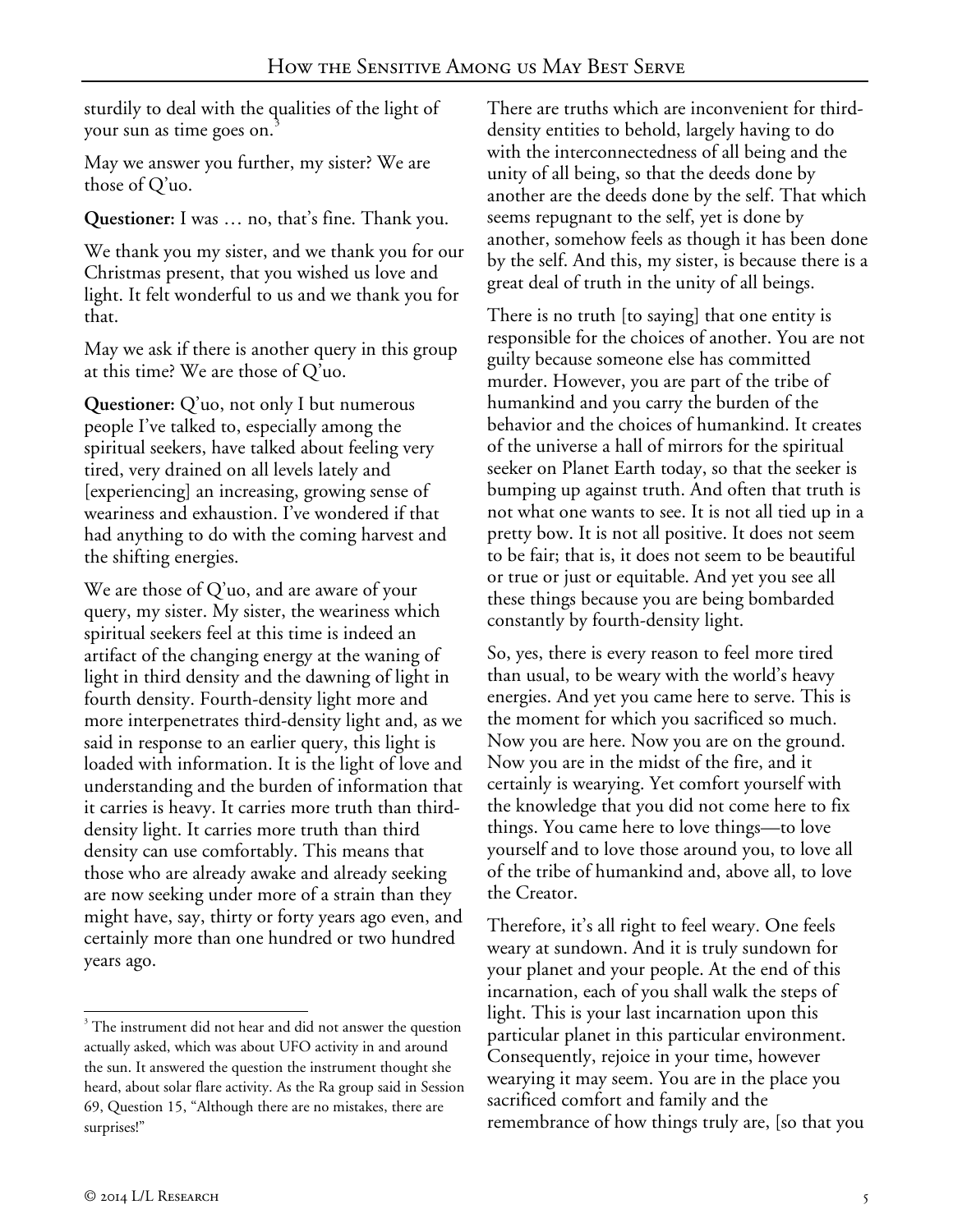could] serve and to learn. And you are serving, my sister and you are learning. And so are all of those who seek at this time.

May we answer you further? We are those of Q'uo.

**Questioner:** I would just ask that as the harvest comes to pass in the next coming years and the Earth is completely in fourth-density light, will there be a chance of seeing this tiredness lifting, or is it likely something that will endure to the end of the incarnation?

**Carla:** Jim, would you repeat that?

**Jim:** She's asking if this tiredness that she's feeling is something that will endure to the end of the incarnation.

# *(Carla channeling)*

We are those of Q'uo, and are aware of your query, my sister, thanks to the one known as Jim who enabled this instrument's ears to work.

My sister, you will find this weariness to be not only permanent but that which builds upon itself. It is not too much to carry, but it is a weariness that cannot be completely renewed to lack of weariness by sleep or rest. It is an incarnational situation. Consequently, we encourage you to learn to manage it, to manage your energy so that when you spend your energy, it is spent well. There are always strategies when one has a physical disability, for instance, where one changes one's habits in order to get the most done with the least physical movement. The same holds true for the inner world.

Energy expenditure, especially when it is devoted to the energies of self-judgment, self-criticism and a lack of self-forgiveness, are energies that are unwisely spent. Once those energies are dedicated to self-judgment and related energies, those energies are no longer free to be used for love's service. Consequently, although it may seem difficult to do at first, we encourage you at all times to come from a place of being self-forgiven, in full knowledge of your worth and with no tendency towards self criticism.

It is not that we would suggest that you stop noticing when you make errors. Self-perceived errors are helpful and mistakes are the way people learn, whatever their field of study. However, it is useless to become angry at the self because one has added two and two and gotten five. It is only necessary to note down that two and two equal four and to move from that premise in the future.

The energy expenditures that you are called to are those of love. That is why you came and that is why you remain. You are not yet done loving this planet and its people. Consequently, waste no time in judgment on yourself or on others but only spend your energy on the inner planes for those purposes of dedicating all that you are and all that you have to the service of the one Creator; to being that entity of love that you intended to be when you chose to come here.

May we answer you further, my sister? We are those of Q'uo.

**Questioner:** No thank you, Q'uo. I wanted to wish you a Merry Christmas.

We are those of Q'uo, and, my sister, you have no idea how much that pleases us. We wish you and all of those in this circle of seeking a very Merry Christmas also, for this is season of love, love unutterable, love undefiled, and love forever true.

May we ask if there is another query in this circle at this time? We are those of Q'uo.

## *(Pause)*

We find that there are no more queries in this physical circle sitting tonight. Consequently, we would ask the one known as Jim if there is a query from our larger family around the world from one who might have written in with a question. We are those of Q'uo.

**Jim:** (Reading from a question from G, a prisoner.) "Could you give us an example of what is 'enlightenment'? Could you please describe the attributes of an 'enlightened being' existing in the third-density earth plane?"

We are those of Q'uo, and are aware of your query, my brother. We find that enlightenment is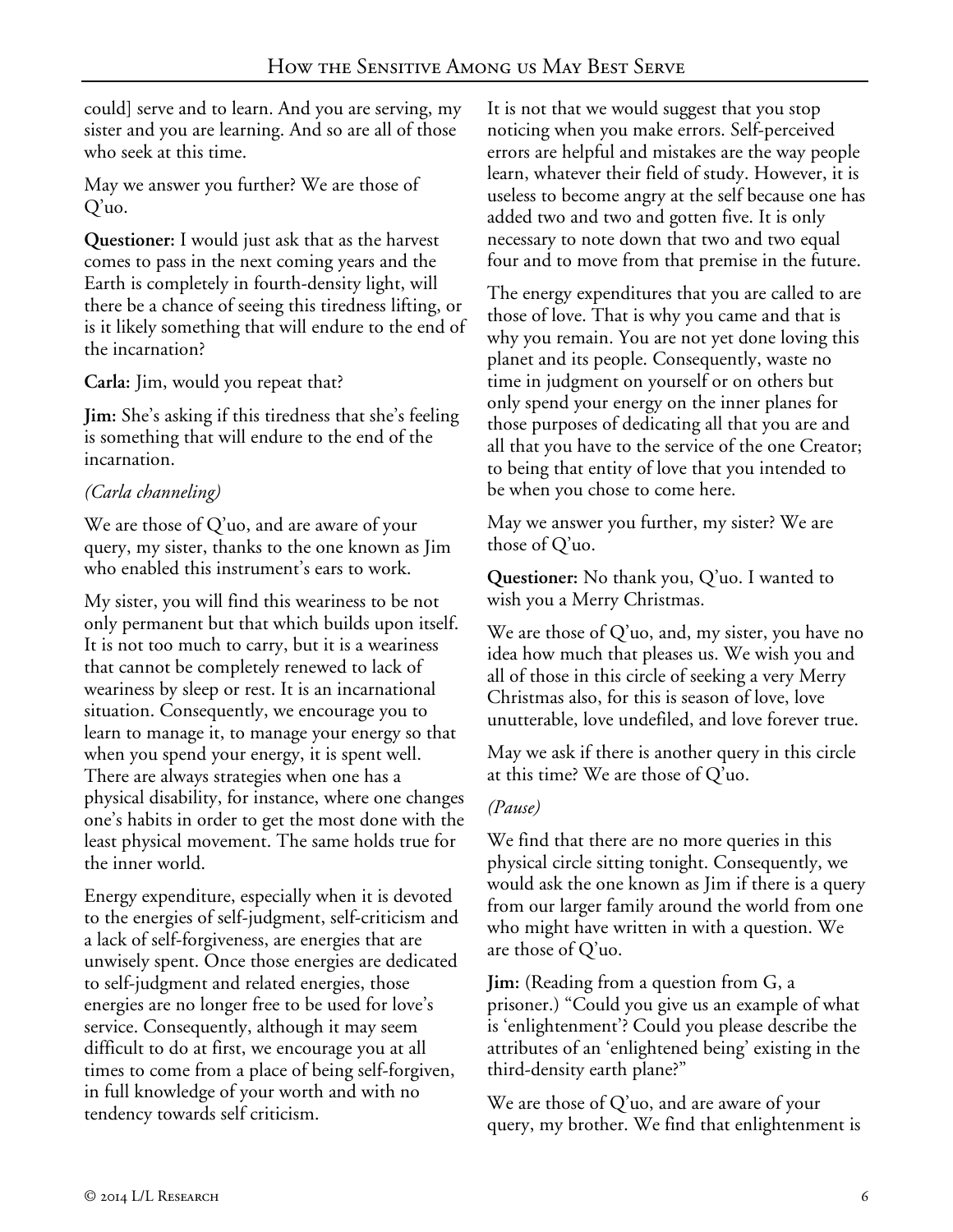a word that is heavily used by your people. And just as with any heavily used word, the meaning of that word has become defiled and trivialized. Enlightenment in its language-form has an etymology that speaks of light. When someone gets an idea in cartoons, we see in this instrument's mind the image of the light bulb going off: that is light, ideas, information. When someone is said to be enlightened, that means that they feel or that they have the impression that such an entity has more than his or her share of the light of information, of awareness.

### *(Side one of tape ends.)*

# *(Carla channeling)*

The enlightened ones will choose different examples for different areas of interest. To one who seeks in a spiritual sense, the enlightened being might be a religious figure or a spiritual figure such as the one known as Jesus the Christ or a beloved minister, pastor or priest. It might be a guru, a swami, a shaman, or a practitioner of magic. It depends upon the culture as to what is seen as spiritual and what is seen as enlightenment.

To those who are fascinated with technical things, an enlightened being would be one who understood the vast intricacies of that specialty.

To physicists and mathematicians the choice of who is enlightened might well be someone such as the one known as Albert<sup>[4](#page-6-0)</sup>, who was able to visualize the whole of that subject of physics, the exploration of matters at rest and matters in motion, and was able to see the whole of the discipline.

To someone in the dance or a performer of music or a poet, the choice of enlightened being is going to be different depending upon his sensitivities, his awareness of beauty, and his limitations of mind and insight.

But in general an enlightened being is one who is aware in an accurate and far-reaching manner of the nature of his environment, so that he is not

only able to live serenely in the midst of the chaos that swims between every breath upon your Planet Earth existence, but is also able to share this vision that transcends the multiplicity of detail and brings together a united picture of how things are to others.

May we ask at this time, my brother, for a final query? We are those of Q'uo.

**Jim:** (Asking a question sent in from G, of California.) "Given the declared fact of the absoluteness of free will, how can it be infringed? Can you give a definition of the infringement of free will and how it would be possible to do work for someone else and infringe upon free will?"

We are those of Q'uo, and are aware of your query, my brother. My brother, the principle of free will is the first distortion of the Law of One. It is a principle of ethical concern that motivates us tremendously and we offer it as [a principle] which might be considered as a resource for motivating you in your ethical deliberations when you come to choice-points. It is not an entitlement. It is a principle. You were given free will by virtue of being born into an atmosphere which has this heavy miasma, the veil of forgetting, in order to regain your memory of how things truly are and what the situation truly is.

You cannot feel that you are one with all. You seem to be quite separate. You cannot feel that you are a creature of love. Sometimes you feel like you are and sometimes you feel like you aren't. Yet, my brother, you are indeed a creature of love. And as a creature of love, you came into this miasma asking yourself to penetrate it enough to remember that you are a creature of love and that you wish to behave as though you were, so that your energies are those of love, compassion and forgiveness.

You do not automatically give another person the benefit of free will. That is to say, you are capable as a human being of placing someone close to you in a situation where he is heavily oriented towards following your will instead of his own. In obvious cases of this it is generally called "blackmail," but that is one obvious example of how free will can

<span id="page-6-0"></span><sup>4</sup> Albert is Albert Einstein.  $\overline{a}$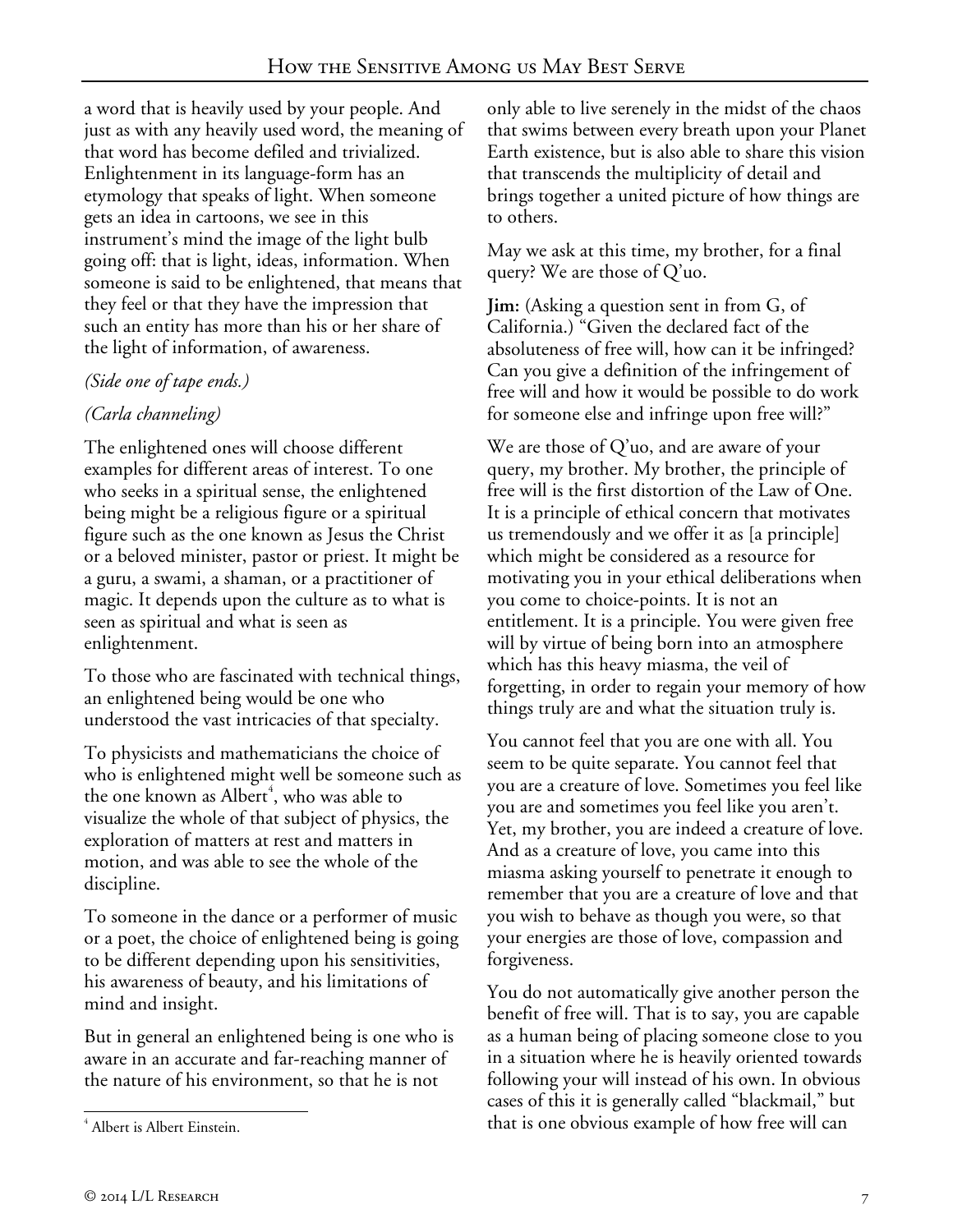be abridged. You can say, "You had an indiscretion in your past life and I am going to tell the world about it unless you give me money." So in order to keep that indiscretion a secret, you give the other person money. Your free will has been abridged. You have been invaded, and that has occurred within third density.

So what we are saying is that while you are creatures possessed of free will, you do not automatically retain free will in your workings with others, in your relationships with those about you.

As to how one may do work for another person, we frequently run into that consideration as we answer queries such as this one in groups such as this. Say a person asks us, "What should I do? Should I go to Indiana or should I go to Colorado?" We can, if we wish, look into the situation in Indiana, see the personnel involved there, see the connections through other incarnations, see the contracts made, and see a lot of different things having to do with Indiana. We can look at Colorado and see what the situation would be there. And we could offer an opinion as to which would be the more effective move. Yet if we did so, we would be limiting the choices for that entity insofar as he obeyed us.

In the most persuasive situation that we have found as members of the Confederation of Angels and Planets in the Service of the Infinite Creator, we found many thousands of years ago that it was an infringement upon the free will of those of Planet Earth to appear among you so that there would be no doubt as to whether or not we were real. We found that were we to allow entities to see that we were quite real, they would then perhaps consider that we were more advanced beings than they and, consequently, that they must listen to us. And in that case, we would be in the situation of those who are preachers or priests or rabbis or gurus and who are asking people to believe them and not do the work for themselves. And we found that we could not do that, that it pulled too much away from our polarity as service-to-others beings. Consequently, we have

not appeared in physical form in your skies for many thousands of years.

We realize that others have; those who are not so nice in their choices, those who specifically want to impose their will upon those of Planet Earth. However, in order to retain our positivity, we long ago chose to avoid coming among your peoples and appearing to speak from "on high," as it were, so that we would eliminate the matter of free will from what people thought. For would they not be forced to believe that those who were able to ride the deep space of the cosmos as you ride airplanes and were able to do other things that seem far beyond your abilities as human beings [would] be those to whom one must listen?

We do not wish to put ourselves in the position of authority. We wish each entity to be his own authority. And we wish to support and encourage each entity as he becomes used to taking responsibility for himself and thinking for himself. This is the role in which we see ourselves and in this role we find it a very persuasive value to hold the free will of each person high and not to do the work for that person but to allow enough confusion to remain surrounding a choice-point for that person that his choices are made in an authentic environment of free will. In such a way do we honor and respect you and know that each of you shall come to blooming and fruition in good time.

We are those of Q'uo, and are most grateful to have been called to your circle of seeking this evening. It has been a wonderful experience for us. We thank each of you for taking the time out of your busy lives to seek the truth. We leave you, reluctantly we shall admit, in the love and in the light of the one infinite Creator. We are known to you as the principle of Q'uo. Adonai, my friends. Adonai.

### **Notes to Our Readers**

### Dear seekers,

How I wish that we could pronounce the days beautiful leading up to Christmas, and every wonderful thing in its rightful place. However, as is often the case with Kentucky weather, we have